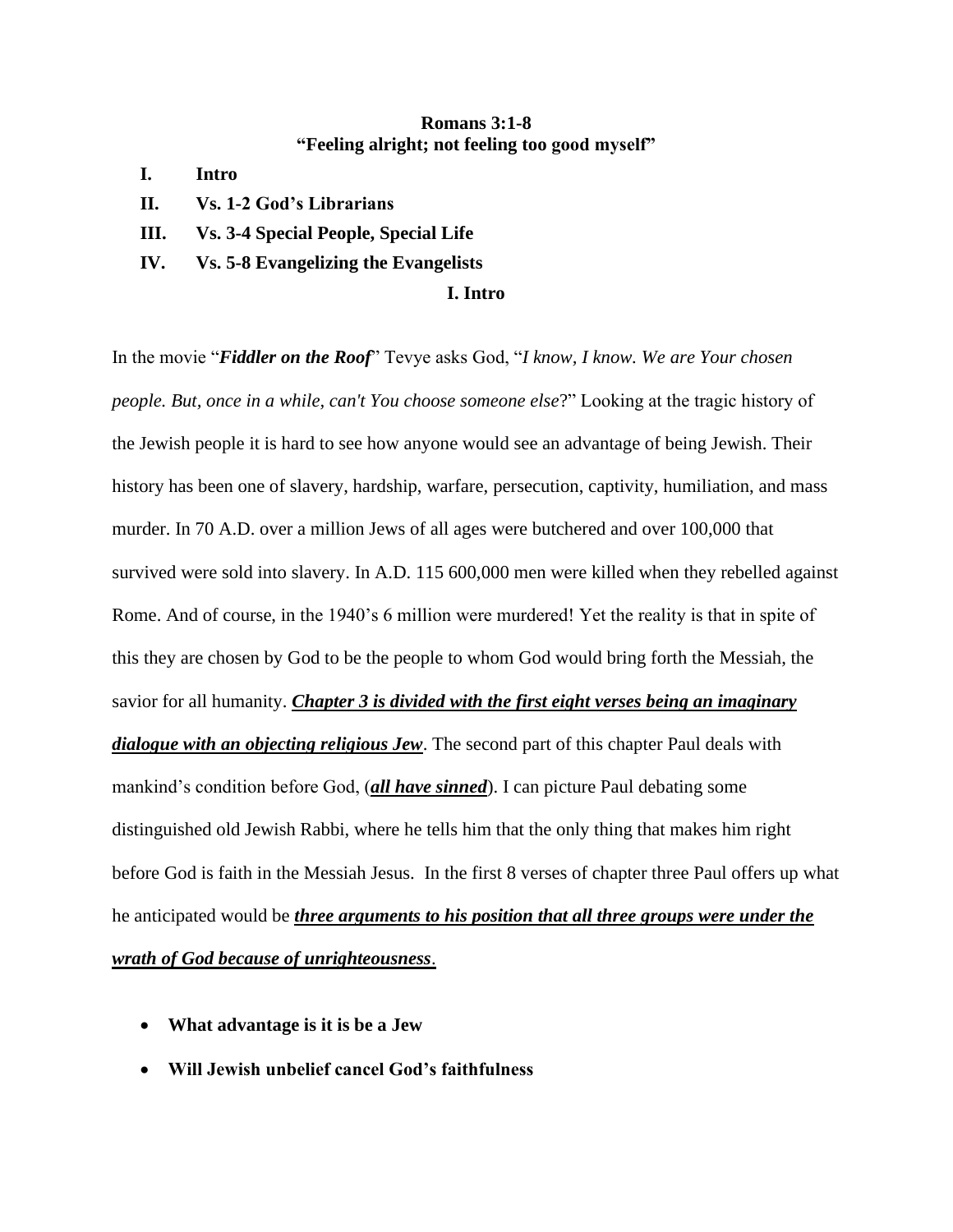• **If our sin commends God's righteousness, how can He judge us?** 

#### **II. Vs. 1-2 God's Librarians**

*Paul has put the religious Jew on the same level of the sinning and moral gentile and realizes that the Jew would naturally object to being in the same class*. What advantage is there in being God's "*Chosen People*" (*a classification that God made Himself*)? **Paul was anticipating that the Jews could charge God with breaking His deal with them**. "*Without respect of persons, you say Paul????? Hold on there a minute! You're telling me that my position and privilege don't matter?*"

- 1. Vs. 1 **Objection**: "*Well, then Paul if what matters is being a Jew inwardly the circumcision of the heart than what advantage is there in being a Jew outwardly*?" This is **a twofold question of religious superiority**; the first part of this question will be addressed in verse 2- 8 the 2<sup>nd</sup> part of Paul won't take up until chapter 4. Their argument was that in Paul's teaching there seemed to be no use for the Old Covenant and that being the case it would call into question God faithfulness as He is the One that initiated the Covenant to start with.
- 2. Vs. 2 **Answer**: Paul answers this make-believe Rabbi, "*Advantages! Well of greatest importance is the Word of God*!" *They were God's librarians, as this heavenly treasure was entrusted to them.* The Word of God cannot make a sinner a saint by their mere possession, and they are no substitute for the righteousness of God in Christ, but they do point clearly to salvation. *The word of God not only held the law but the promises of God to His people and God has not and will not forfeit those promises, He will yet be faithful to His people*! When the bubonic plague swept across Europe killing 1 out of every 3 people, *the Jewish populations was left virtually untouched*. The reason for this was their keeping the strict dietary and personal hygiene of the Law. The same can be said of their applying the biblical financial principals.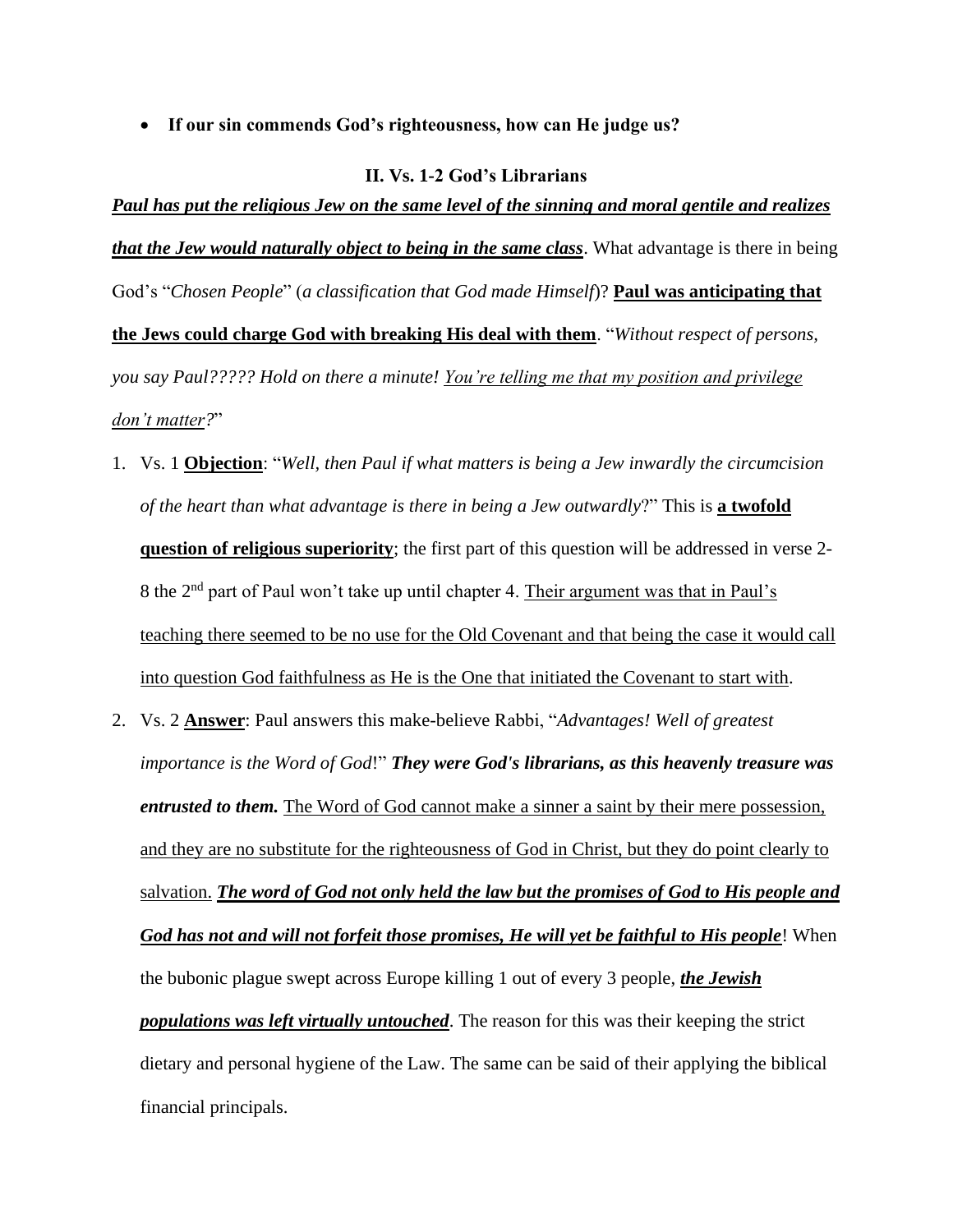Though everyone has been given the light of a conscience and the truth about God made visible in His creation the Jews were given the advance degree as they had the written Word of God. More than all other people they had been given the greatest advantage to obey the word of God. But like a power tool in the hands of an infant they hadn't used it at all. Jesus said in Matthew 23:24 that they were "*Blind guides, who strain out a gnat and swallow a camel*!" *Saint's we don't have to answer every person's question with regards to the Bible all we need to do is apply its principals in our lives and folk's will see the truth and not just hear about it*.

### **III. Vs. 3-4 Special People, Special Life**

- 1. Vs. 3 **Objection**: "*What if some did not believe? Will their unbelief make the faithfulness of God without effect*?" What about the fact that some of the Jews lacked faith? Does their lack of faith destroy the validity of the Word of God making the faithfulness of God of no effect? The make-believe Rabbi goes right at Paul saying that under Paul's teaching that Jewish unbelief made the Word of God of powerless.
- 2. Vs. 4 **Answer**: "*Certainly not! Indeed, let God be true but every man a liar. As it is written: That You may be justified in Your words and may overcome when You are judged.*" The very idea of this horrifies Paul! *Just because some religious Jews didn't believe the Word of God doesn't mean that the Word is any less powerful and God any less faithful*. In the Greek Paul uses the strongest possible word which can be translated, "*God forbid*" or "*May it never be so*!" To suggest such a thing would be tantamount of saying that somehow God failed, and Paul says let "*God be true and every man a liar*". To prove his point Paul quotes the 51<sup>st</sup> psalm which David wrote when he repented of his double sins of adultery and murder. He had tried to hide his sins and went on acting as if he was the righteous king of Israel, then along came Nathan the prophet who said to him "*David, you are the man, you're guilty*!" And when David confessed his sins he sat down and wrote this psalm saying, "*It's not God's*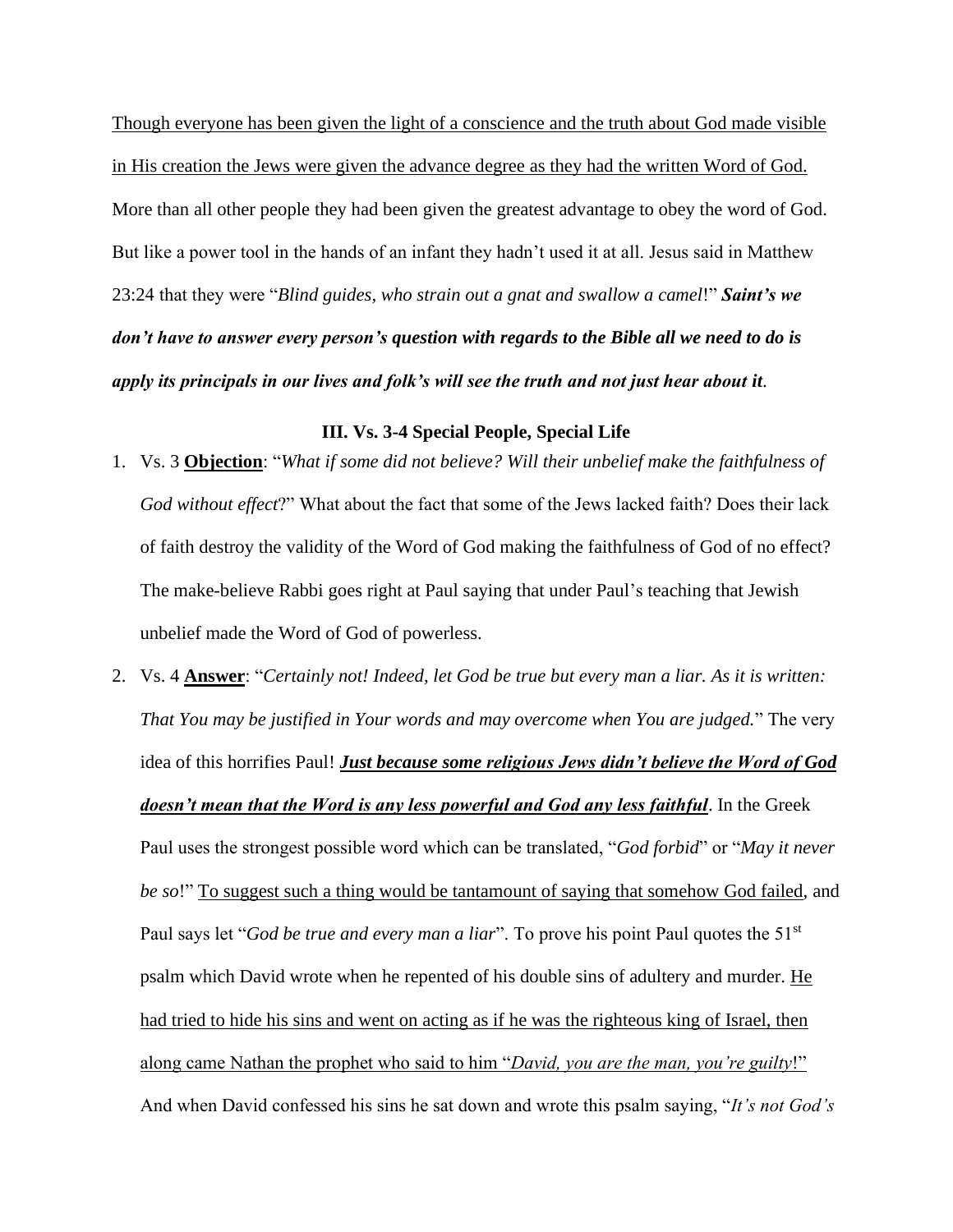*fault that I did these things it's my fault, I did it! I'm a lying, murdering, adulterer*". It is their unfaithfulness not God that's the problem. *Suppose every single person was issued a winning lottery ticket number but no one cashed it in, would it prove that the number was not a winning because no one came forward? No, it would just show how foolish people are not to cash it in*!

God will still fulfill His promises to the religious Jews even though some fail but He will do so not upon the rituals they keep but upon faith in Jesus. Jesus spoke to the religious leaders who felt that the Word of God and the rituals were why they would inherit all of God's promises saying in John 5:39 "*You search the Scriptures, for in them you think you have eternal life; and these are they which testify of Me*."

In a similar way today, people might ask, "*What's the point of being a good Christian, going to Church, being baptized, reading my Bible, praying, and doing the right things, if I don't have a special privilege*?" **Paul believed that with a special position came a special responsibility not a special privilege**. "*You're a special people therefore you must live a special life*!" *Man's faithlessness never alters God's faithfulness or frustrates His purposes. Man's unfaithfulness simply sets God's truth in relief: His righteousness is always vindicated over against man's unrighteousness.* **In the end not one person in Christ will ever be able to say that one promise of God has failed them**. *When our hearts are examined we will find that what failed us was not God's promises but rather our faithfulness to enter into His promises by faith*!

### **IV. Vs. 5-8 Evangelizing the Evangelists**

Vs. 5-8 The 3rd objection raised by the hypothetical Rabbi is, "*Paul you say that God is going to be glorified even though we make mistakes, why would He judge us, in fact why not sin all the*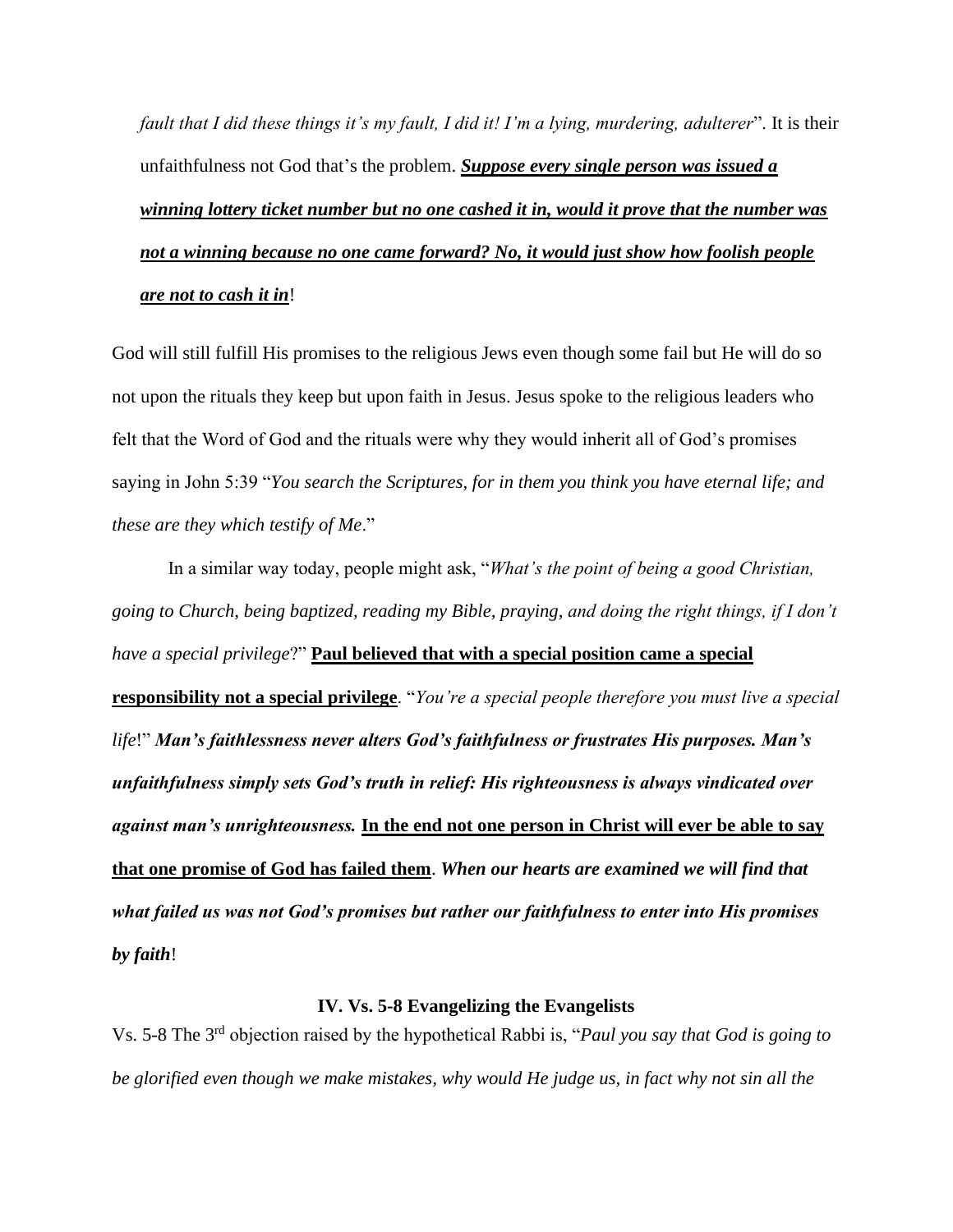*more so that he can look even better?*" Paul's argument to that logic is that "*If that was the case then no one could be judged by God for sin. And if God isn't Judge then the world is locked into sin and the world would be in a helpless and hopeless state.*"

- 1. Vs. 5 **Objection**: "*But if our unrighteousness demonstrates the righteousness of God, what shall we say? Is God unjust who inflicts wrath? (I speak as a man.)*" Salvation by grace not by works was said to give an excuse for continual immoral behavior. Evidently, some were using Paul's teaching to justify their habitually practicing sin, the sloppy agape deal. What Paul wrote of was that the righteousness of God was gifted to people based upon trust in Jesus alone, which caused some to say that we should continue in sin that grace might abound.
- 2. Vs. 6 **Answer**: "*Certainly not! For then how will God judge the world*?" Paul answers this upon the principal of logic which is that such an approach would prevent God from Judging righteously. God is the sole Judge of His creation and He does so consistently to His character, not separate from it. The gospel of justification by faith, apart from works was misrepresented by many who insisted on being saved by works. *Paul's argument is that we are not saved by works but by grace because we have placed our trust in Jesus, and this*

#### *will be seen in our works*!

Today people argue that "*God is unjust if He inflicts wrath because He is in control of everything, and He is unjust if He inflicts His wrath on me.*" Judas could make his case: "*Lord, I know that I betrayed You, but You used it for good. In fact, if I hadn't done what I did, You wouldn't have gone to the cross for everybody. What I did even fulfilled the Scriptures. How can You judge me at all*?" The answer to Judas is: "*Yes, I used your wickedness, but it was still your wickedness. There was no good or pure motive in your heart at all. It is no credit to you that I*